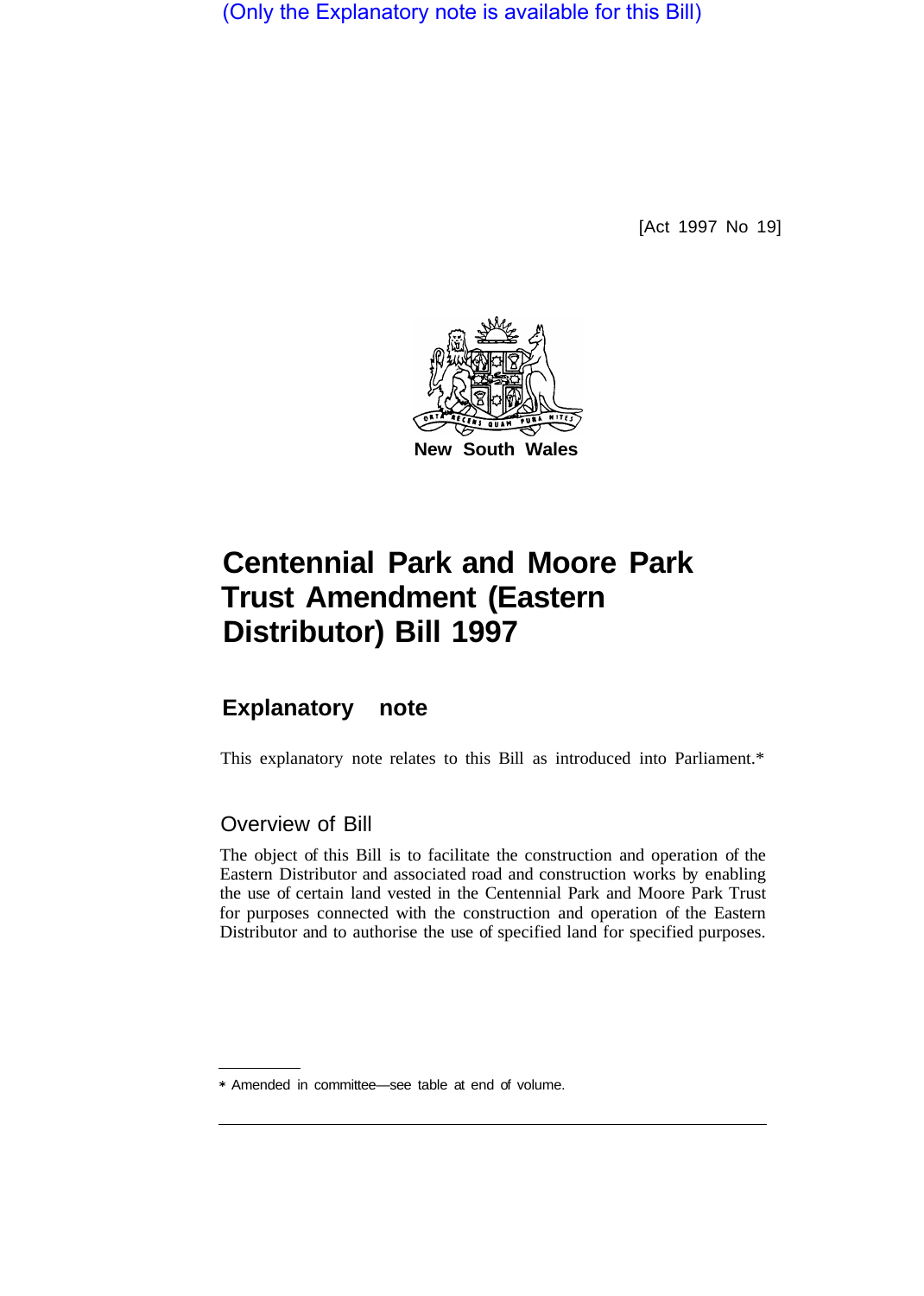Centennial Park and Moore Park Trust Amen(Frastern Distributor) Bill 1997 [Act 1997 No 19]

Explanatory note

### Outline of provisions

**Clause 1** sets out the name (also called the short title) of the proposed Act.

**Clause 2** provides for the commencement of the proposed Act on a day or days to be appointed by proclamation. A provision will not take effect unless the Minister for Urban Affairs and Planning has given the relevant approval under the *Environmental Planning and Assessment Act 1979.* 

**Clause 3** is a formal provision giving effect to the amendments to the *Centennial Park and Moore Park Trust Act 1983* set out in Schedule 1.

#### **Schedule 1 Amendments**

#### **Removal of land**

The proposed Act removes certain land located along the easterly boundary of South Dowling Street, in Drivers Triangle and near the intersection of Dacey Avenue and Anzac Parade, Moore Park, required in connection with the proposed Eastern Distributor from the Centennial Park and Moore Park Trust and instead vests the land in the Roads and Traffic Authority (proposed section 15B inserted by **Schedule l [3]).** By virtue of section 19 of the Principal Act, land cannot be removed from the Trust except by an Act of Parliament.

The proposed Act removes certain additional land located adjacent to areas to be permanently vested in the Roads and Traffic Authority from the Centennial Park and Moore Park Trust and instead vests the land in the Roads and Traffic Authority until the vesting date for the Eastern Distributor (see proposed section 15C inserted by **Schedule l [3]).** By virtue of section 19 of the Principal Act, land cannot be removed from the Trust except by an Act of Parliament. This land is referred to as the *revested land.* 

The plan showing the land to be removed is to be available for inspection at the office of the Roads and Traffic Authority (proposed section 15K inserted by **Schedule l [3]).** 

**Schedule 1 [l], [2]** and **[4]** make consequential amendments.